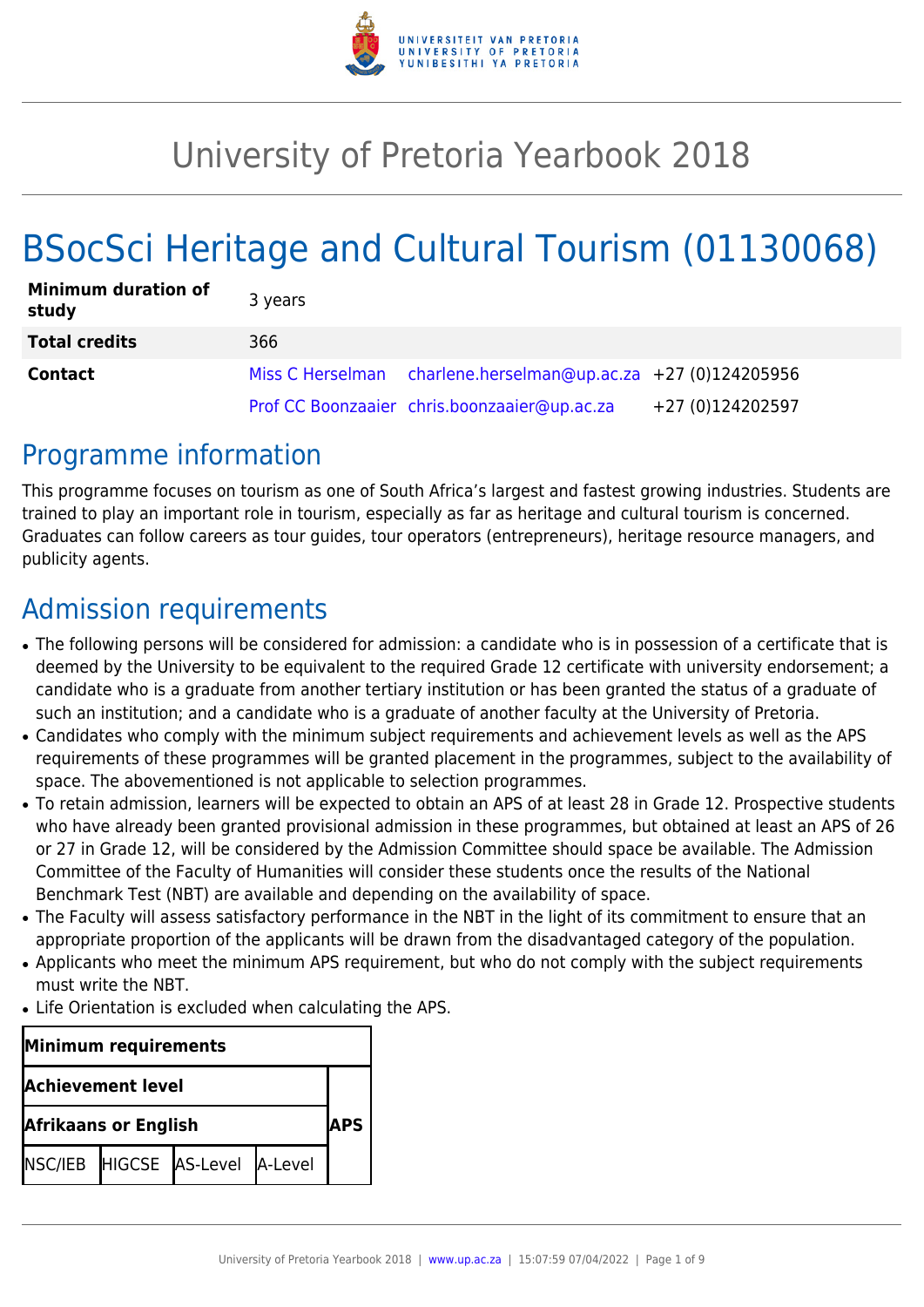

|--|

# Other programme-specific information

Students who are deemed to be at risk of their level of academic literacy are compelled to take ALL 110 and ALL 125.

Students who are deemed NOT to be at risk of their level of academic literacy are compelled to take language modules to the value of 12 credits from the list of language modules (see Academic literacy).

### **Elective modules in the first year**:

Select any three of the undermentioned disciplines and do two semesters or four quarters from each of these disciplines. If you select an elective discipline for which particular modules are prescribed as core modules, you must select enough other elective modules to obtain the required number of credits.

#### **Elective modules in the second year**:

Select any one of the three disciplines that you did at the first-year level and do two semesters or four quarters from that discipline.

#### **Elective modules in the third year**:

Take two semesters or four quarters from the discipline that you did at second-year level.

#### **List of elective modules**:

Archaeology: AGL 120 [12] AGL 210,220 [20 each] AGL 310,320 [30 each] Anthropology: APL 110,120 [12 each] APL 210,220 [20 each], APL 310,320 [30 each] History: GES 110 [12] GES 210,220 [20 each] GES 310,320 [30 each] Geography: ENV 101, GGY 156 [6 each] GGY 166 [8] GGY 252,266, [12 each], ENV 301, GGY 356,361,366 [18 each] GGY 363 [12] Geoinformatics: GIS 221 [12] Meteorology: WKD 164 [8] Visual culture studies: VKK 111,121 [12 each] VKK 211,221 [20 each] VKK 311,321 [30 each] Language: See Language groups

### **LANGUAGE GROUPS FOR SELECTION IN PROGRAMMES**

Note: You should consult the alphabetical list of modules for full information on all the language modules listed below, as some of these modules have specific requirements/prerequisites.

### **Module group 1 – Afrikaans**

#### **Year level 1**

• As a first language: AFR 110,120

• For speakers of other languages (also for speakers of other languages who are registered for qualifications in education and law) AFR 114

• For law students (first language): AFR 110 Note: AFR 120 may be taken additionally.

• For students following a programme in education: AFR 110,120; (first language); AFR 114 (speakers of other languages)

#### **Year level 2**

- As a first language: AFR 214, AFR 210,220
- For students following a programme in education: AFR 214, AFR 220
- Language, culture, communication and media: LCC 220

### **Year level 3**

• As a first language: AFR 311,321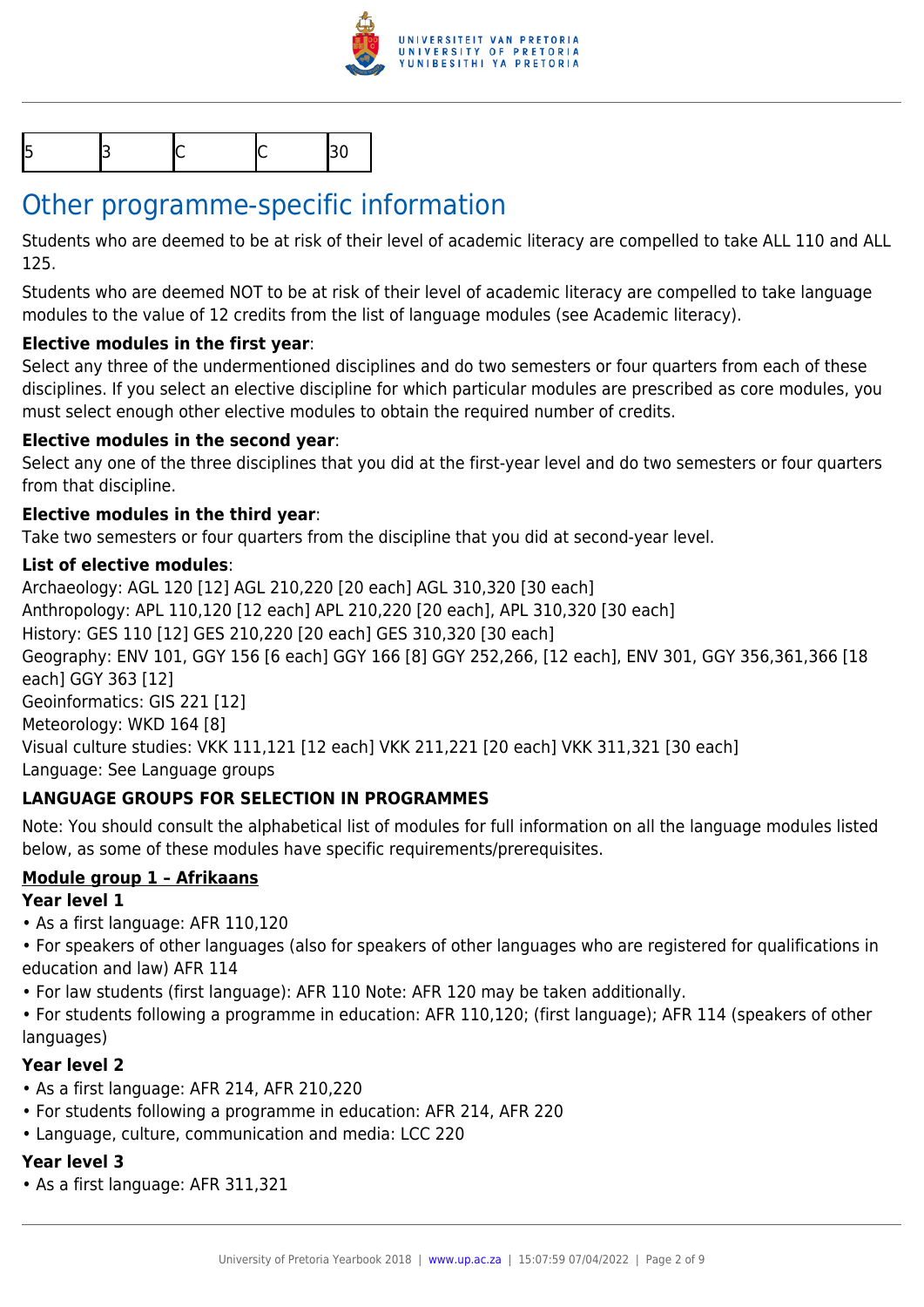

- For students following a programme in education: Any modules with alpha codes AFR and LCC offered at year level 3.
- Language, culture, communication and media: LCC 312,320,322

#### **Module group 2 – English**

#### **Year level 1**

- For special purposes: ENG 118
- For academic purposes: ENG 110,120

#### **Year level 2**

ENG 210,220

#### **Year level 3**

- ENG 310,320
- ENG 311,322

#### **Module group 3 – French**

#### **Year level 1**

- For beginners: FRN 104,181 (LLM students)
- Cultural-professional (for students who have passed French in Grade 12): FRN 113,123

#### **Year level 2**

FRN 211,221

**Year level 3** Cultural-professional: FRN 361,362,363,364

#### **Module group 4 – German Year level 1**

- For beginners: DTS 104
- Cultural-professional (for students who have passed German in Grade 12): DTS 113,123

#### **Year level 2**

DTS 211,221

**Year level 3** Cultural-professional: DTS 361,362,363,364

#### **Module group 5 – Greek**

**Year level 1** GRK 110,120

#### **Year level 2** GRK 210,220

#### **Module group 6 – Hebrew**

**Year level 1** HEB 110,120

**Year level 2** HEB 210,220

### **Module group 7 – Latin**

#### **Year level 1**

LAT 110,120 (students who passed Latin in Grade 12 may start immediately with Latin at year level 2)

#### **Year level 2**

LAT 210,220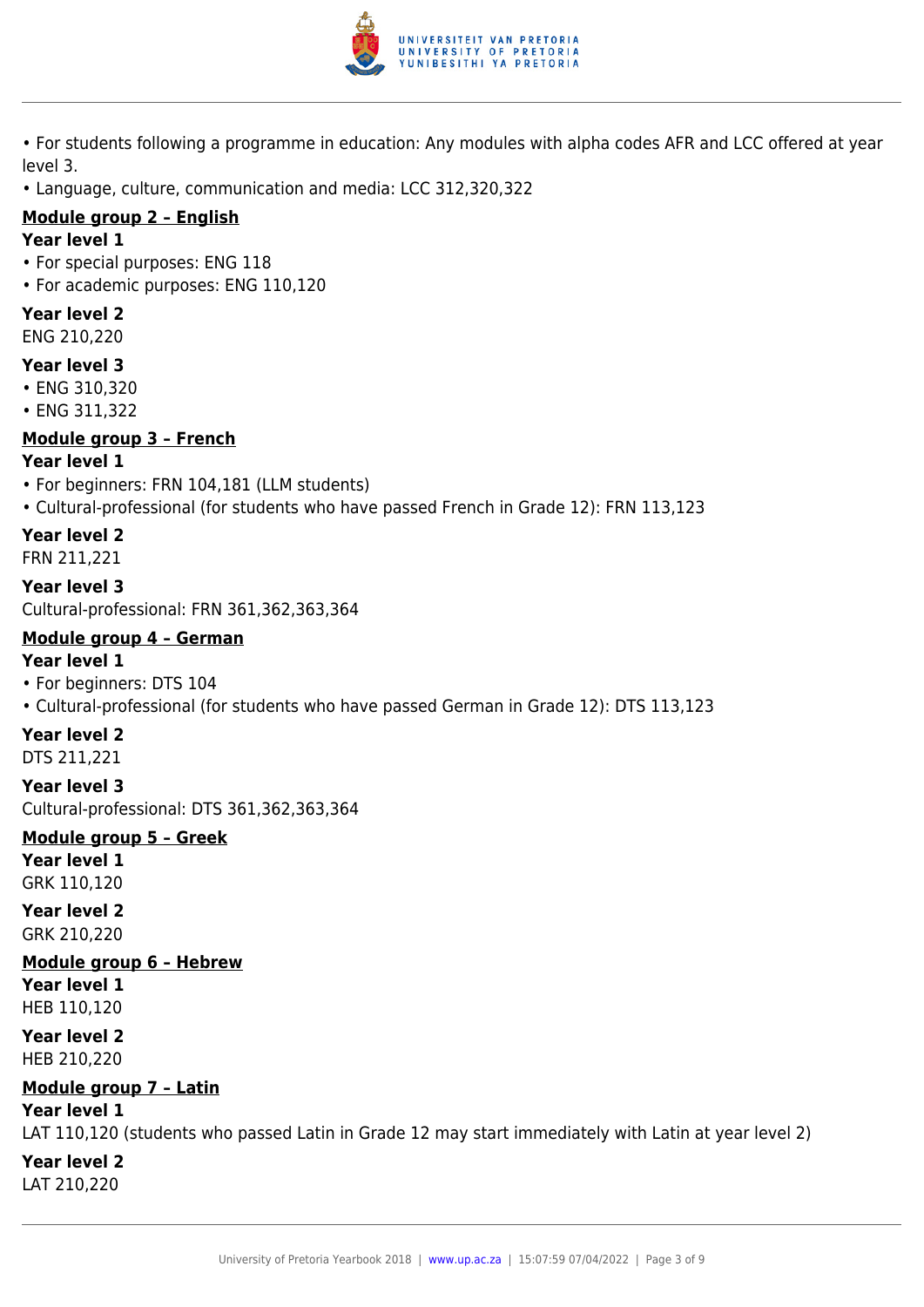

#### **Year level 3**

LAT 310,320

#### **Module group 8 – IsiNdebele**

#### **Year level 1**

For speakers of isiNdebele as home language or first or second additional language NDE 110, AFT 121

#### **Year level 2**

NDE 210, AFT 220

#### **Year level 3**

NDE 310, AFT 320

#### **Module group 9 – IsiZulu**

#### **Year level 1**

- For beginners: ZUL 110,120
- For speakers of isiZulu as home language or first or second additional language: ZUL 111, AFT 121

#### **Year level 2**

- For students who did ZUL 110,120 at year level 1: ZUL 210,220
- For students who did AFT 121: ZUL 111 at year level 1: AFT 220, ZUL 211

#### **Year level 3**

ZUL 310, AFT 320

#### **Module group 10 – Sepedi**

#### **Year level 1**

- For beginners: SEP 110,120
- For speakers of Sepedi as home language or first or second additional language: SEP 111, AFT 121

#### **Year level 2**

- For students who did SEP 110,120 at year level 1: SEP 210,220
- For students who did AFT 121, SEP 111 at year level 1: AFT 220, SEP 211

#### **Year level 3**

SEP 310, AFT 320

#### **Module group 11 – Setswana**

#### **Year level 1**

- For beginners: STW 110,120
- For speakers of Setswana as home language or first or second additional language: STW 111, AFT 121

#### **Year level 2**

- For students who did STW 110,120 at year level 1: STW 210,220
- For students who did AFT 121, STW 111 at year level 1: AFT 220, STW 211

#### **Year level 3**

STW 310, AFT 320

#### **Module group 12 – Spanish**

**Year level 1**

For beginners: SPN 101,102

**Year level 2** SPN 211,221

#### **Year level 3**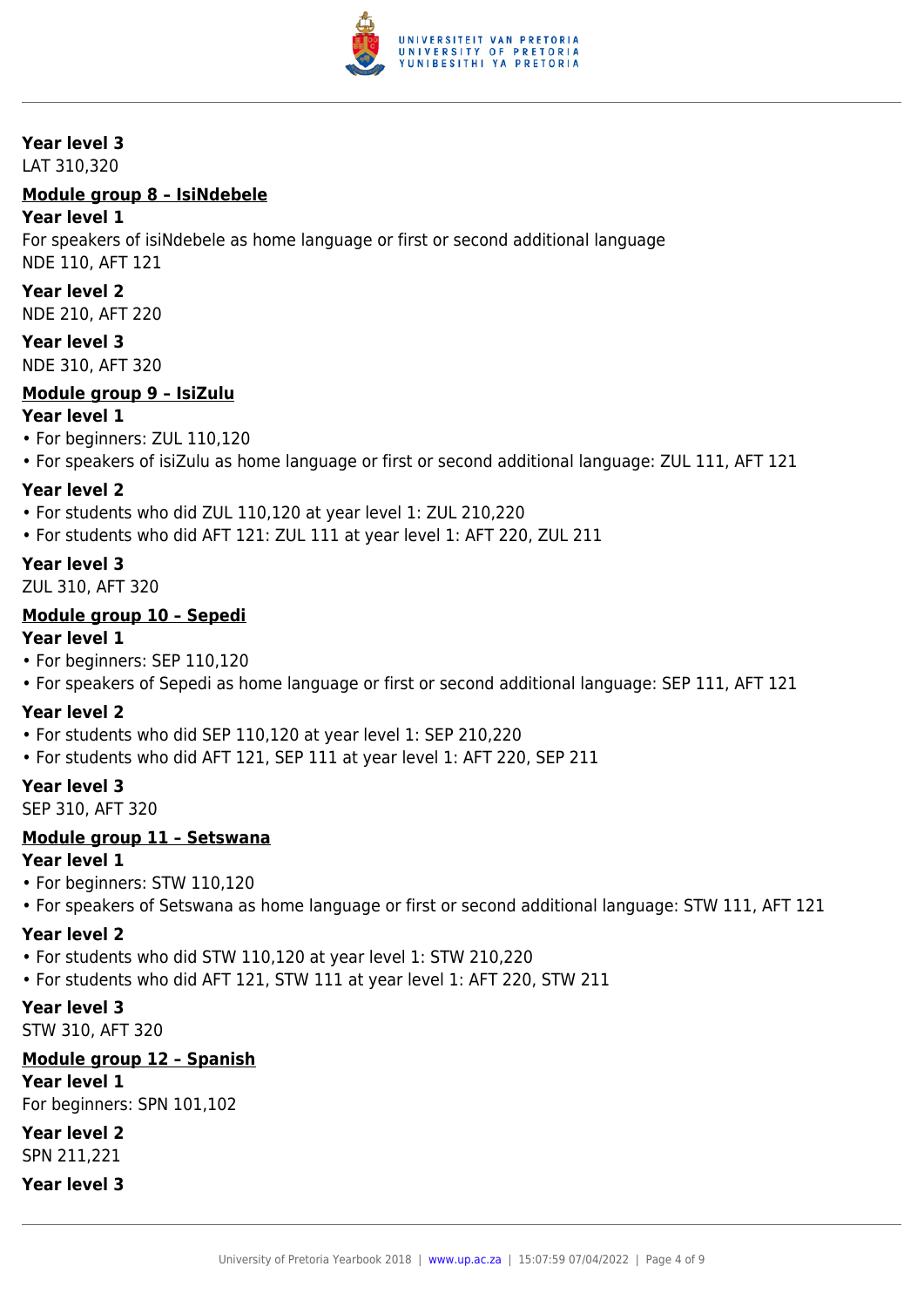

#### SPN 311,321

#### **Module group 13 – Portuguese Year level 1**

#### • For beginners: PTG 101

• Portuguese language and culture (for students who have passed Portuguese in Gr 12): PTG 113,123

#### **Year level 2**

PTG 211,221

**Year level 3** PTG 311,321

#### **Academic literacy**

The academic literacy of all students who enrol at the University of Pretoria for the first time and all new students enrolling with the Faculty of Humanities for the first time will be assessed at the start of the academic year by means of their NSC marks.

Students following a degree programme : The NSC Grade 12 English mark will be used to determine whether students in the Faculty of Humanities should register for the academic literacy modules (ALL 110 and ALL 125 ):

- Home Language: Students with a 4 or lower register for ALL 110 and ALL 125.
- First Additional Language: Students with a 5 or lower register for ALL 110 and ALL 125.

All students in the Faculty of Humanities who are identified as being at risk in terms of their level of academic literacy, are compelled to obtain at least 12 credits in the academic literacy modules ALL 110 and ALL 125. All students in the Faculty of Humanities who are not at risk in terms of their level of academic literacy, are compelled to obtain at least 12 credits in language modules:

#### **Department of English**

ENG 110 Introduction to literature in English (I) ENG 120 Introduction to literature in English (II) ENG 118 English for specific purposes

#### **Departement Afrikaans**

AFR 110 Afrikaanse taalkunde en letterkunde AFR 120 Afrikaanse taalkunde en letterkunde AFR 114 Afrikaans vir sprekers van ander tale (I)

#### **Department of African Languages**

NDE 110 Introduction to isiNdebele grammar – Capita selecta

\* Students who want to take isiNdebele in the second semester, should also register for AFT 121 (African

languages literature: Capita selecta)

ZUL 110 IsiZulu for beginners

ZUL 111 Introduction to isiZulu grammar – Capita selecta

\* Students want to take isiZulu in the second semester, should also register for AFT 121 (African languages literature: Capita selecta)

SEP 110 Sepedi for beginners

SEP 111 Introduction to Sepedi Grammar – Capita selecta

\* Students who want to take Sepedi in the second semester, should also register for AFT 121 (African languages literature: Capita selecta)

STW 110 Setswana for beginners

STW 111 Introduction to Setswana Grammar – Capita selecta

\*Students who want to take Setswana in the second semester, should also register for AFT 121 (African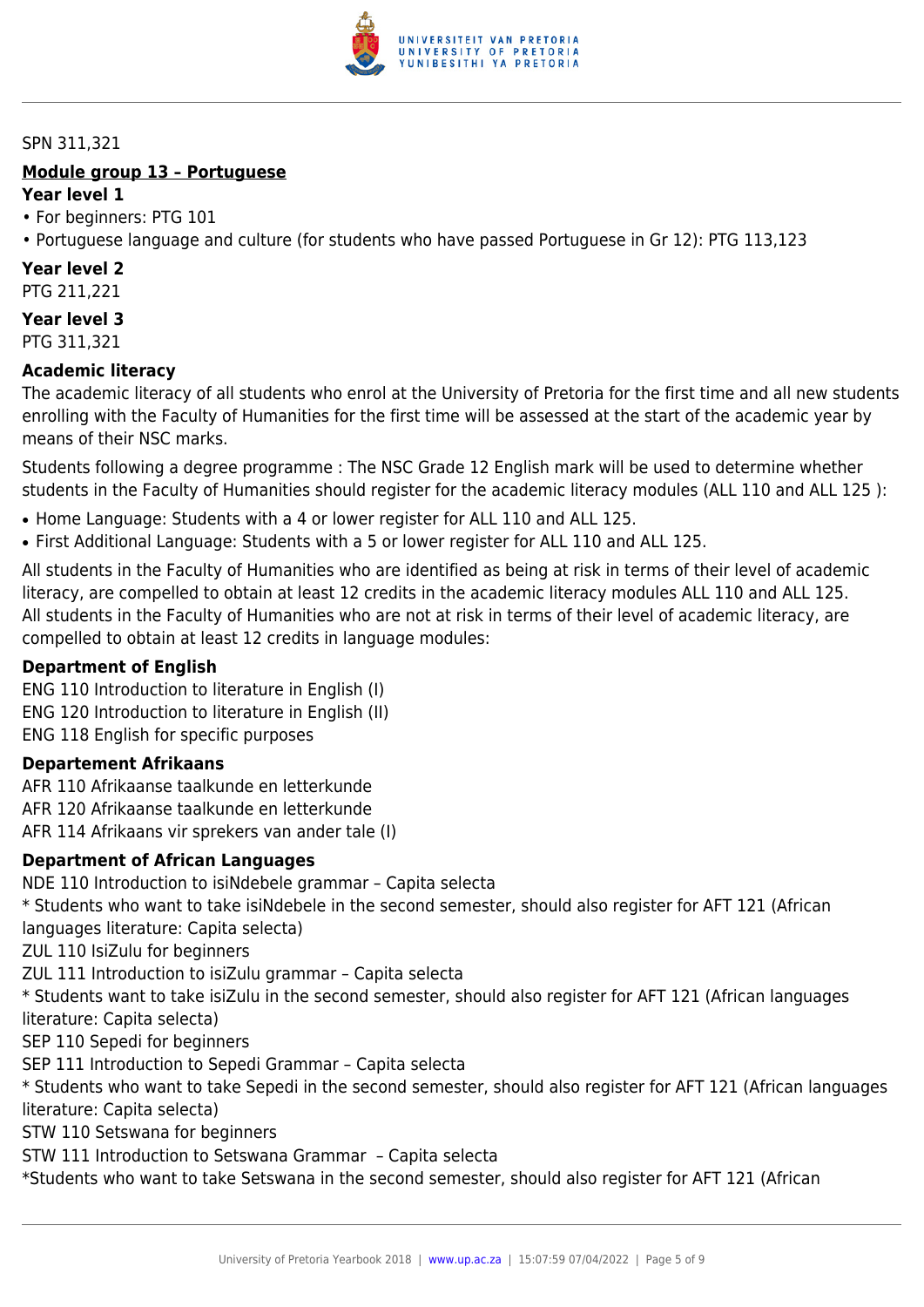

languages literature: Capita selecta)

#### **Department of Modern European Languages**

DTS 104 German for beginners DTS 113 German: Cultural-professional (1) \*Prerequisite: Grade 12 German FRN 104 French for beginners FRN 113 French: Cultural-professional (1) \*Prerequisite: Grade 12 French SPN 101 Spanish for beginners SPN 102 Spanish for beginners PTG 101 Portuguese for beginners

#### **Department of Ancient Languages and Cultures**

HEB 110 Hebrew LAT 110 Latin GRK 110 Greek

# Practical/clinical/internship information

In collaboration with the coordinator, the student has to do approved practical work, excursions and applicable short courses before the qualification can be obtained.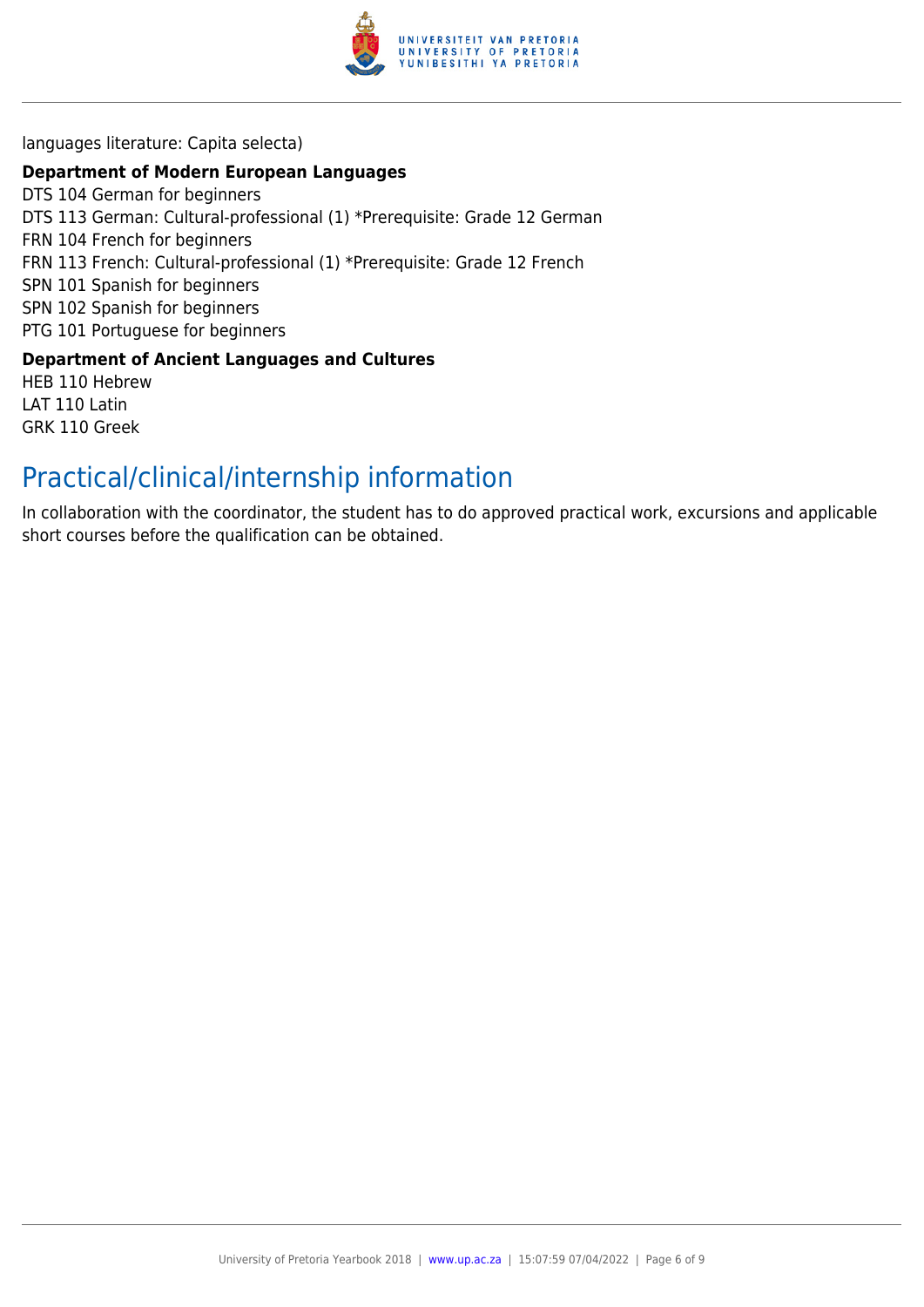

# Curriculum: Year 1

**Minimum credits: 166**

# **Fundamental modules**

[Academic information management 101](https://www.up.ac.za/yearbooks/2018/modules/view/AIM 101) (AIM 101) - Credits: 6.00 [Academic information management 111](https://www.up.ac.za/yearbooks/2018/modules/view/AIM 111) (AIM 111) - Credits: 4.00 [Academic information management 121](https://www.up.ac.za/yearbooks/2018/modules/view/AIM 121) (AIM 121) - Credits: 4.00 [Academic literacy 110](https://www.up.ac.za/yearbooks/2018/modules/view/ALL 110) (ALL 110) - Credits: 6.00 [Academic literacy for Humanities 125](https://www.up.ac.za/yearbooks/2018/modules/view/ALL 125) (ALL 125) - Credits: 6.00 [Academic orientation 101](https://www.up.ac.za/yearbooks/2018/modules/view/UPO 101) (UPO 101) - Credits: 0.00

# **Core modules**

[Archaeology 110](https://www.up.ac.za/yearbooks/2018/modules/view/AGL 110) (AGL 110) - Credits: 12.00 [Heritage and cultural tourism 110](https://www.up.ac.za/yearbooks/2018/modules/view/EFK 110) (EFK 110) - Credits: 12.00 [Heritage and cultural tourism 120](https://www.up.ac.za/yearbooks/2018/modules/view/EFK 120) (EFK 120) - Credits: 12.00 [History 120](https://www.up.ac.za/yearbooks/2018/modules/view/GES 120) (GES 120) - Credits: 12.00 [Southern African geomorphology 166](https://www.up.ac.za/yearbooks/2018/modules/view/GGY 166) (GGY 166) - Credits: 8.00 [Business management 114](https://www.up.ac.za/yearbooks/2018/modules/view/OBS 114) (OBS 114) - Credits: 10.00 [Business management 124](https://www.up.ac.za/yearbooks/2018/modules/view/OBS 124) (OBS 124) - Credits: 10.00

# **Elective modules**

[Archaeology 120](https://www.up.ac.za/yearbooks/2018/modules/view/AGL 120) (AGL 120) - Credits: 12.00 [Anthropology 110](https://www.up.ac.za/yearbooks/2018/modules/view/APL 110) (APL 110) - Credits: 12.00 [Anthropology 120](https://www.up.ac.za/yearbooks/2018/modules/view/APL 120) (APL 120) - Credits: 12.00 [Introduction to environmental sciences 101](https://www.up.ac.za/yearbooks/2018/modules/view/ENV 101) (ENV 101) - Credits: 8.00 [History 110](https://www.up.ac.za/yearbooks/2018/modules/view/GES 110) (GES 110) - Credits: 12.00 [Aspects of human geography 156](https://www.up.ac.za/yearbooks/2018/modules/view/GGY 156) (GGY 156) - Credits: 8.00 [Visual culture studies 111](https://www.up.ac.za/yearbooks/2018/modules/view/VKK 111) (VKK 111) - Credits: 12.00 [Visual culture studies 121](https://www.up.ac.za/yearbooks/2018/modules/view/VKK 121) (VKK 121) - Credits: 12.00 [Climate and weather of Southern Africa 164](https://www.up.ac.za/yearbooks/2018/modules/view/WKD 164) (WKD 164) - Credits: 8.00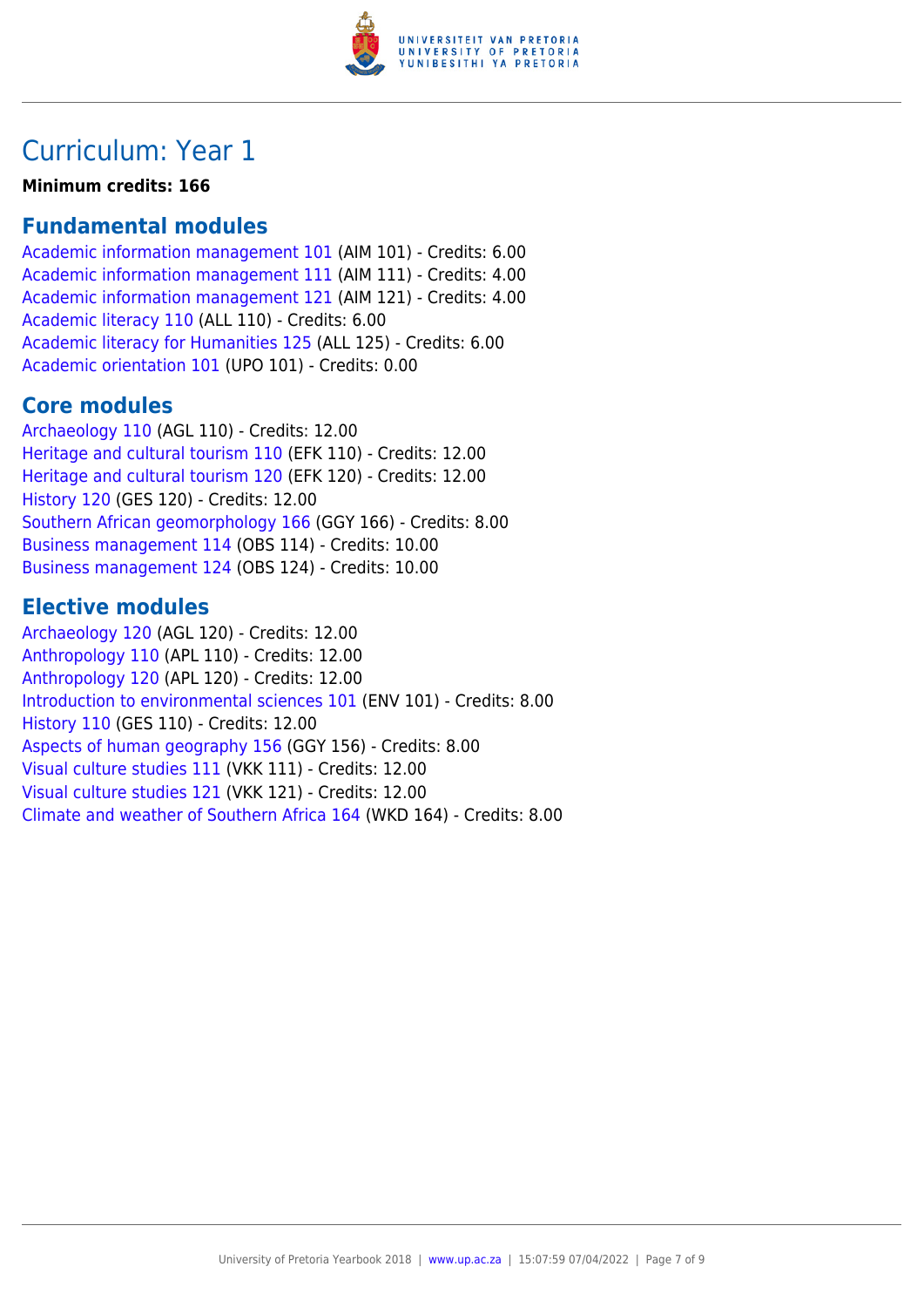

# Curriculum: Year 2

#### **Minimum credits: 80**

## **Core modules**

[Heritage and cultural tourism 210](https://www.up.ac.za/yearbooks/2018/modules/view/EFK 210) (EFK 210) - Credits: 20.00 [Heritage and cultural tourism 220](https://www.up.ac.za/yearbooks/2018/modules/view/EFK 220) (EFK 220) - Credits: 20.00

# **Elective modules**

[Archaeology of Southern Africa 210](https://www.up.ac.za/yearbooks/2018/modules/view/AGL 210) (AGL 210) - Credits: 20.00 [Archaeology 220](https://www.up.ac.za/yearbooks/2018/modules/view/AGL 220) (AGL 220) - Credits: 20.00 [Anthropology 210](https://www.up.ac.za/yearbooks/2018/modules/view/APL 210) (APL 210) - Credits: 20.00 [Anthropology 220](https://www.up.ac.za/yearbooks/2018/modules/view/APL 220) (APL 220) - Credits: 20.00 [History 210](https://www.up.ac.za/yearbooks/2018/modules/view/GES 210) (GES 210) - Credits: 20.00 [History 220](https://www.up.ac.za/yearbooks/2018/modules/view/GES 220) (GES 220) - Credits: 20.00 [Process geomorphology 252](https://www.up.ac.za/yearbooks/2018/modules/view/GGY 252) (GGY 252) - Credits: 12.00 [City structure, environment and society 266](https://www.up.ac.za/yearbooks/2018/modules/view/GGY 266) (GGY 266) - Credits: 24.00 [Geographic information systems introduction 221](https://www.up.ac.za/yearbooks/2018/modules/view/GIS 221) (GIS 221) - Credits: 12.00 [Visual culture studies 211](https://www.up.ac.za/yearbooks/2018/modules/view/VKK 211) (VKK 211) - Credits: 20.00 [Visual culture studies 221](https://www.up.ac.za/yearbooks/2018/modules/view/VKK 221) (VKK 221) - Credits: 20.00